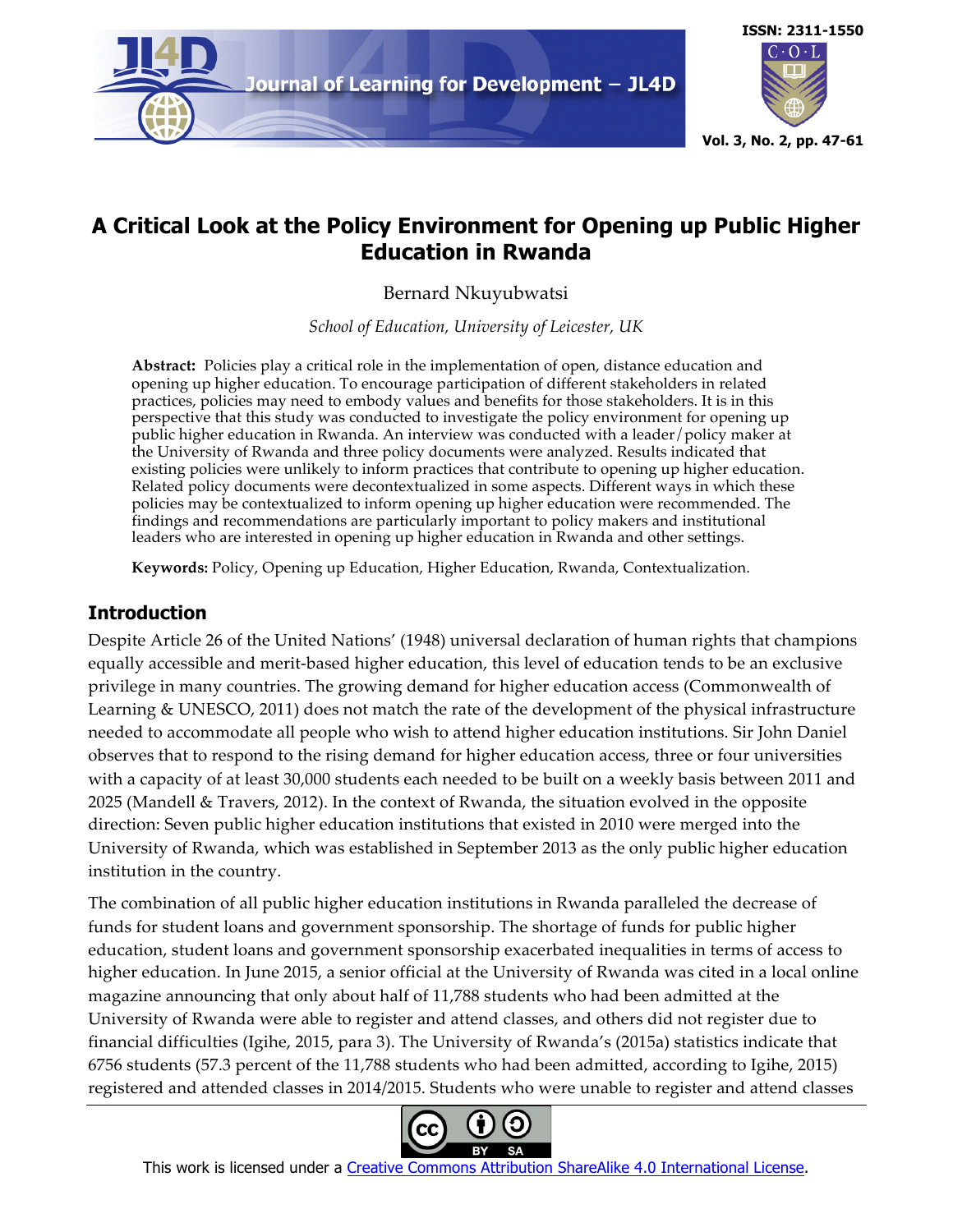had been denied student loans and could not afford higher education without them. These underprivileged learners had been admitted at the university based on their high performance in national examinations at the end of their secondary education.

Despite the inability to include a huge number of underprivileged learners in the higher education system, political rhetoric has been advancing open, distance education and eLearning among key priorities. The Education Sector Strategic Plan 2010-2015 (Ministry of Education, 2010) and the executive summary of the Seven Year Government Programme (7YGP) (Government of Rwanda, no date) contain typical examples of such rhetoric. In the latter document, the projection was to provide 50 percent of higher education and 30 percent of secondary education via Open, Distance Education and eLearning (ODeL) by 2017 (Government of Rwanda, ibid, p. 166).

Related projects and initiatives have been progressing slowly, despite the growing need. In 2012/2013, Rwanda's Ministry of Education appointed a Task Force and Working Group on a project that was expected to contribute to opening up higher education in the country (Mukama et al., 2013). Despite a handover of the project to the University of Rwanda, there has been no indicator of its implementation. In September 2014, the Higher Education Council (HEC) launched a call for consultancy to develop a strategy to deliver academic programmes via ODeL (Higher Education Council, 2014). In this consultancy, the HEC outlines the intention in three points:

- adopt ODeL at the rate of 50 percent in conventional tertiary education
- provide an opportunity for potential students who have not been included in conventional higher education due to family and professional commitments
- find an alternative cost-effective academic pathway for students who cannot afford expensive conventional academic programmes.

The rhetoric on open and distance learning that permeates some official documents at the ministerial and government levels did not seem to be matched by related enabling policies and, more importantly, practices, at the institutional level. It is in this context that an extensive investigation on opening up higher education in Rwanda was conducted as part of a Ph.D study. The study had a transformative design and consisted of two major components: 1) a research component and 2) a parallel development component (the latter is beyond the scope of the current paper). The research component investigated potential enablers to opening up higher education in five sub-components: 1) Massive Open Online Courses (MOOCs), 2) open educational resources (OER), 3) open learning practices (OLP) 4), open educational practices (OEP), and 5) policies that are developed to enable OLP and OEP. While the data related to MOOCs were already published in Nkuyubwatsi (2016a), data related to OER, OLP and OEP will be published in the future. In the current paper, only research and findings related to enabling policies are reported and discussed.

## **Open Education**

According to Mulder & Jansen (2015), open education emerged in the nineteenth century but it widely developed in the second half of the twentieth century with the start of open universities. Open education is defined differently across settings depending on the agendas behind the use of the concept of openness. Weller (2011, p. 96) discusses two main agendas promoted in open higher education: the open access agenda which is relevant in countries where access to higher education is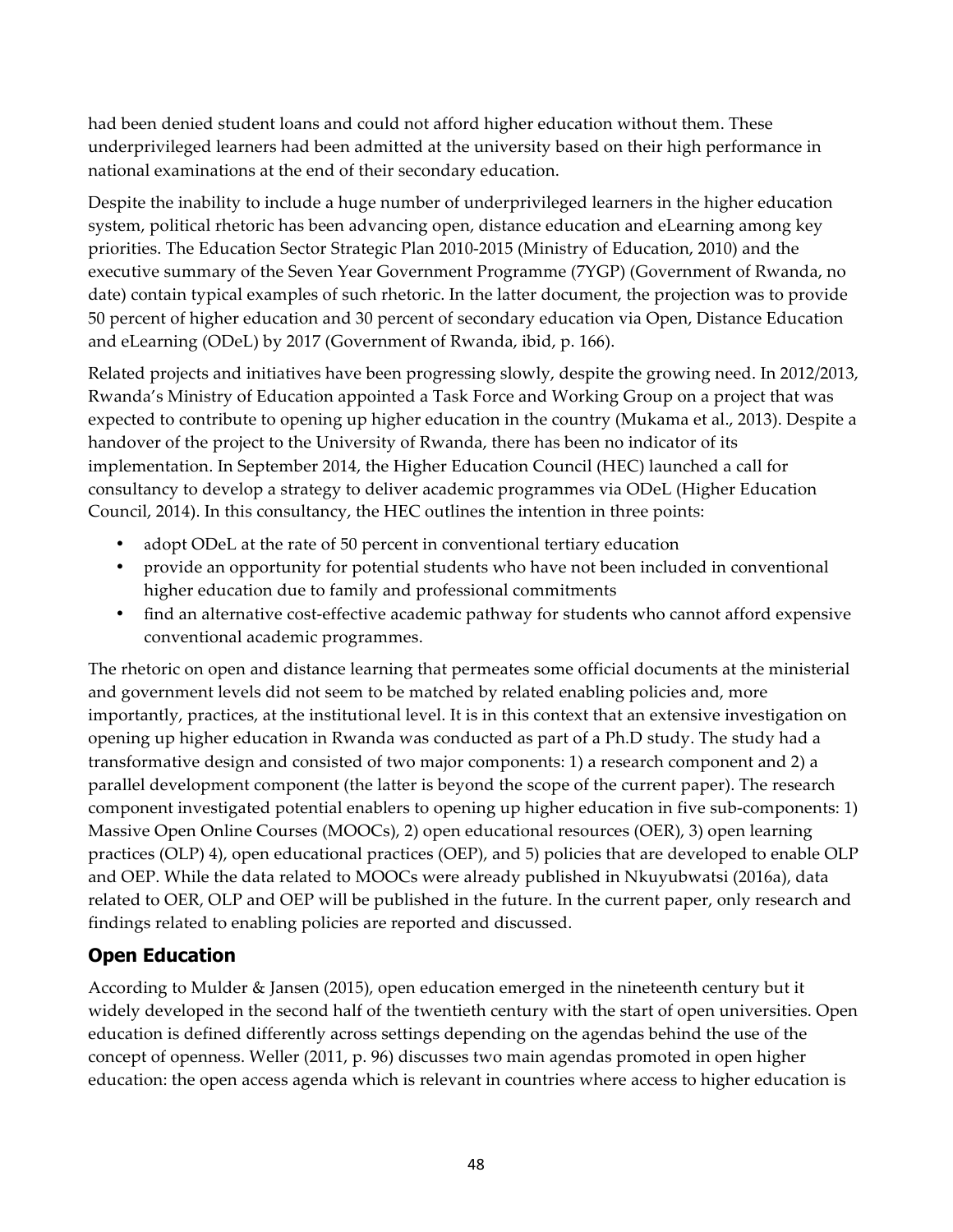low and the lifelong learning agenda which became the focus of attention in developed countries as access to higher education increased.

Agbu et al. (2016, pp. 112-113) distinguish classical openness used in the long-standing tradition of open universities from digital openness reflected in Open Educational Resources (OER) and Massive Open Online Courses (MOOCs). According to the authors, the concept of "open" as used in "open universities" may refer to a diversity of aspects: 1) open entry (no formal requirements), 2) freedom of time, 3) freedom of place, 4) freedom of pace, 5) open programming, and 6) open to all people and target groups. Agbu et al. (ibid) argue that no single open university around the world is open in all these aspects.

Given the diversity of societal issues (from country to country) that Open, Distance Education and eLearning (ODeL) and open education may help address, it is inappropriate to impose a universal frame within which the two concepts are defined. Instead, flexibility that enables institutions to position themselves in a unique way vis-à-vis openness may help them respond to issues that prevail in their respective societies. It may be difficult to find a fully open ODeL course/programme/ institution that is independent from open access (openly licensed content and open courses) and does not embrace the many aspects of openness discussed earlier. In many cases, "open" in the ODL acronym is interchangeable with "online", as in "online and distance education". However, online programmes and courses are not necessarily open in many aspects of openness as open and distance learning programmes would be.

The National Open University of Nigeria (NOUN) may be a good example of an institution that recently decided to fully incorporate open access in its ODeL practices. This university combined classical openness and digital openness to position itself as the first "all-inclusive OER-based open university" (Agbu et al., 2016, p. 111). Fourteen years after its start (the university was founded in 2002), the NOUN enrolls 455,837 students (Agbu et al. ibid, p. 112). Opposite to the NOUN's fast growth, some incumbent open universities have recently been in crisis (Bates, 2015) or experienced decline in student enrollment (Parr, 2015).

The most successful initiative that may enable open(ing up) higher education may have been publishing research articles or books under an open licence. Through open licences, permissions to legally access, download, store, use, reuse, redistribute, and often, adapt full texts of the articles or books are granted. These permissions enable a cost-free reuse of the content in education across settings. Yet, some of the routes through which this publication is made are questionable as discussed in the following section. Mulder & Jansen (2015) argue that the concept of openness has been interpreted in a diversity of justified and questionable ways, which may be why some of the routes through which publishing under an open licence occurs can be disputed.

## **Publishing Research Articles and Books Under an Open Licence**

Weller (2014, p. 7) distinguishes three routes to publish under an open licence: the *Platinum route*, the *Gold route* and the *Green route*. In the *Platinum route*, an article is published with an open licence and the author or her/his institution is not required to pay Article Processing Charges (APCs). The *Platinum route* is open to both the author and the users of the content. It distributes power and benefits between institutions, authors and publishers (Nkuyubwatsi et al., 2015), which makes this route more collaborative and widely beneficial. This route is particularly beneficial to authors who do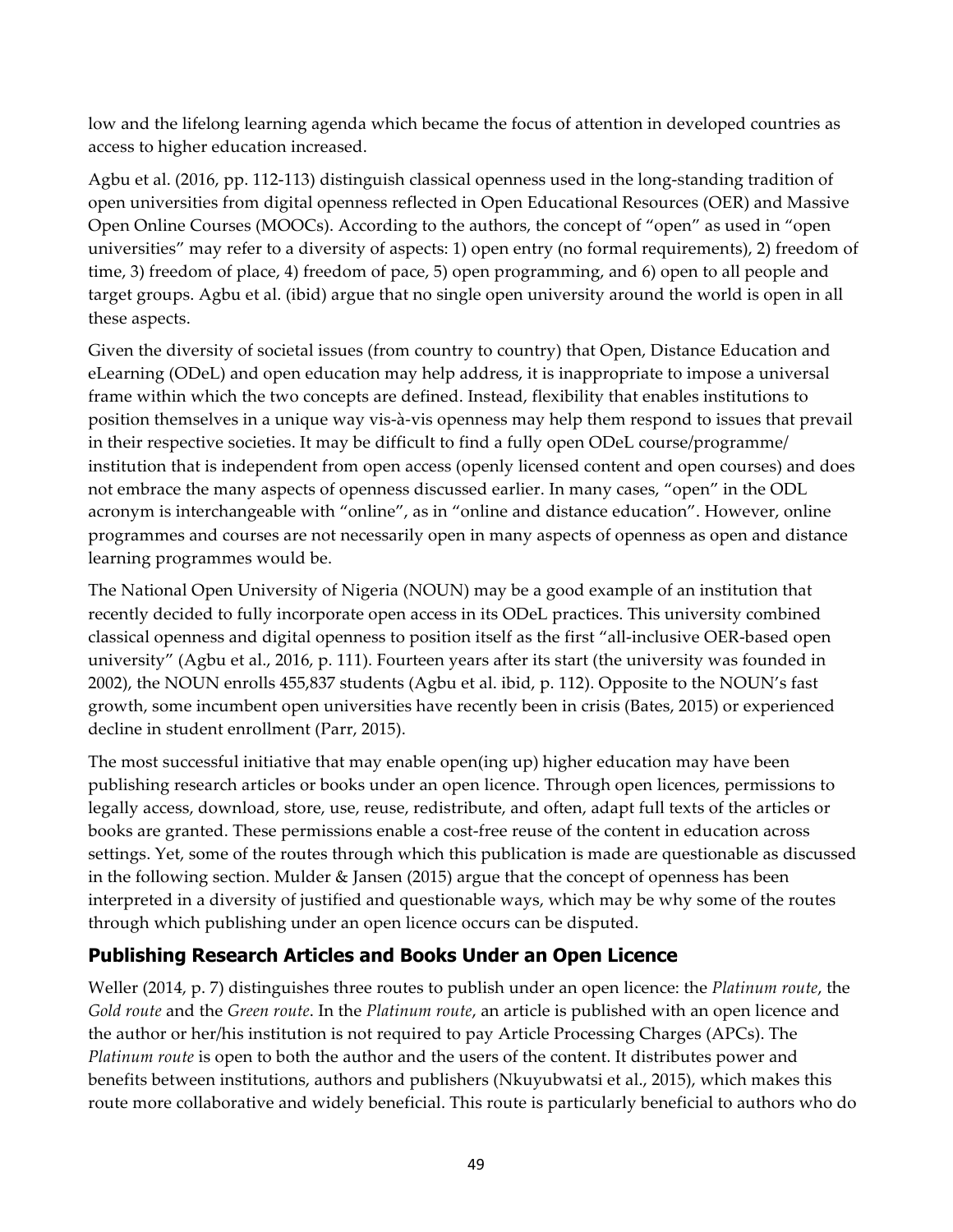not have access to research funds for covering APCs, especially those in under-resourced settings. These authors only contribute the content for free and APCs come from other contributors / collaborators. Institutions also benefit most from this route in that they can access and use the open content from the day of publication without any cost, neither on their part nor on the part of any other member of their respective communities.

In the *Gold route*, an article is published under an open licence, but the author or her/his institution is required to pay APCs. This makes this route open only to the end users; the partial openness that is often achieved by penalizing authors. From the author's perspective, this route may be the least beneficial. By default, the *Gold route* shifts the financial burden from other players to the author who also contributes the content for free (Nkuyubwatsi et al., 2015). If the author does not work for an institution that pays APCs and does not have access to research funds that cover these charges, the *Gold route* may be prohibitive. On the other hand, if the author's institution pays APCs, the cost may be recovered by charging more fees from learners and, therefore, tuition fee may increase. High cost of educational resources was indeed one of the key justifications for the tuition fee increase advanced by the Vice Chancellor of the University of Free State (Jansen, 2015) when South Africa was stirred by the October 2015 #FeeMustFall student protest that ended with a zero increase on tuition fees. Raising tuition fees to recover either the cost of educational content published under *All-rights-reserved* or APCs constitutes a barrier to opening up higher education.

As for the *Green route*, an article is published under *All-rights-reserved*, but its earlier version, which was edited in the light of feedback from reviewers is uploaded to author's websites, or her/his institution's repository, with an open licence. Publishers may impose an embargo for a specific period before the author can release the version under an open licence. In this way, the *Green route* still offers excessive power to publishers. There has recently been an attempt to increase the embargo period in some publishing companies, which led to a boycott and dissatisfaction in academic communities in some countries (Wild, 2015; Wijkhuijs, 2015; Ramaker & Wijkhuijs, 2015). From the perspective of end users, the *Green route* may be the least open of the three routes through which publishing under an open licence occurs. Although this route does not charge institutions and authors to publish their content, the embargo imposed by publishers inhibits the authors and institutions from openly sharing, accessing and using the content without cost for a specific period.

## **The Increase of Openly Licensed Resources and Lack of Evidence of their Impact**

Despite an increase of academic journal articles and books published under an open licence, their use has been far below expectations (Conole, 2013; Ouwehand, 2012; Glennie, Harley & Butcher, 2012; Ehlers, 2011). The low level of use of OER seems to have been caused by institutions' openness in limited aspects that are not enough to create value for intended users. Findings in Nkuyubwatsi (2016b) indicate that when value is created, some learners hunt for and engage with learning resources and transformative outcomes accrue.

The related literature emphasized that barriers to OER adoption and engagement in open courses by learners include the lack of recognition of related learning accomplishment (Lane & Van Dorp, 2011; Yuan & Powell, 2013; Kopp, Ebner, & Dofer-Novak, 2014; Mulder, 2015). On their part, academics have been discouraged by the lack of formal recognition of OER and related OEP as standard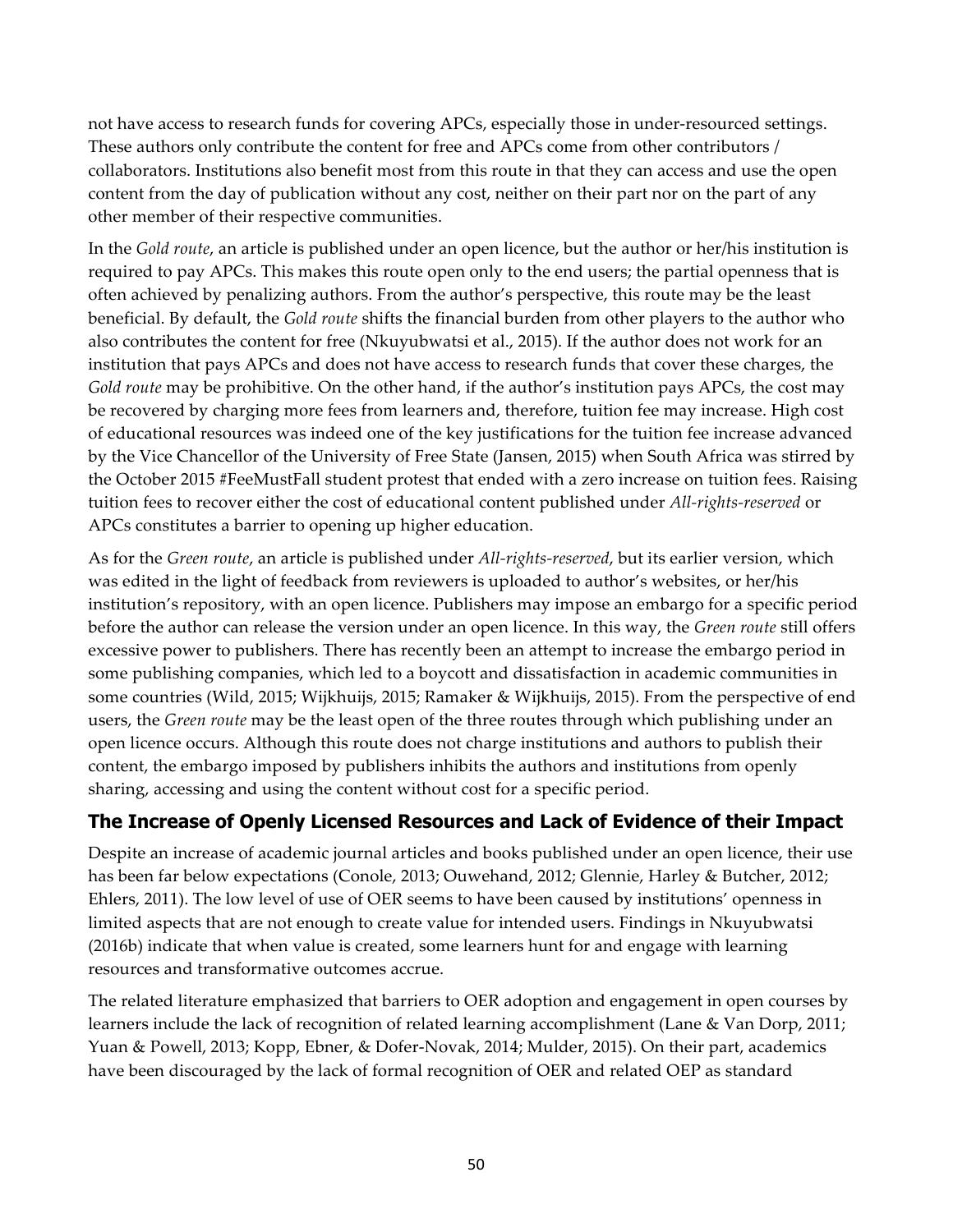academic practices (OECD, 2007) and the lack of incentives or rewards for OER production, use and sharing (Hylén, no date; OECD, 2007; McAndrew et al., 2012; Woert, 2012; Wolfenden, 2012).

## **From Open Education to Opening up Education**

Limited openness and the consequent failure to use OER for making higher education accessible to more learners who have not been serviced (especially those in under-resourced settings), led to a move from open education to opening up education. Opening up education values not only OER, but also other enablers, such as assessment of open learning for credit, open educational services, policies that encourage OLP and OEP, etc. It moves beyond access to, and use of, openly licensed content for the benefit of only those who already have or have had access to education (formal students and lifelong learners who have university qualifications). Opening up education considers services that may enable assessment of accomplishment from open learning based on openly licensed content for credit. Such services would enable accommodation of dedicated open learners who work hard to meet requirements for credit and different qualifications. Awarding such open learners credit and qualifications would end the discrimination they encounter when they are denied opportunities, such as employment and funds for further education, not least because, in most cases, formal qualifications are posed as a precondition to access these opportunities in Rwanda.

Services related to assessment of open learning for credit and supporting open learning are often referred to as *open educational services* (Ouwehand, 2012) or *open learning services* (Mulder & Janssen, 2013, p. 36). Unlike *open education* that seems to only focus on openly licensed content, *opening up education* may be informed by an agenda to use the openly licensed content and open educational services to create value for open learners. In an attempt to move beyond the status-quo of *open education*, Mulder (2015) developed a framework of five components for opening up education (5COE model) that consists of 1) OER, 2) openness to learners' needs, 3) open learning services, 4) open teaching efforts and 5) openness to employability and capabilities development (Figure 1). The 5COE model may not comprehensively cover all ingredients needed for opening up higher education, but it provides a better starting point than limiting attention to openly licensed content.



**Figure 1: Five components of open(ing up) education: 5COE Model (Mulder, 2015).**

The current study focused on the willingness of leaders and policy makers to develop policies that embody values that would catalyze academics' contribution to openly licensed content and open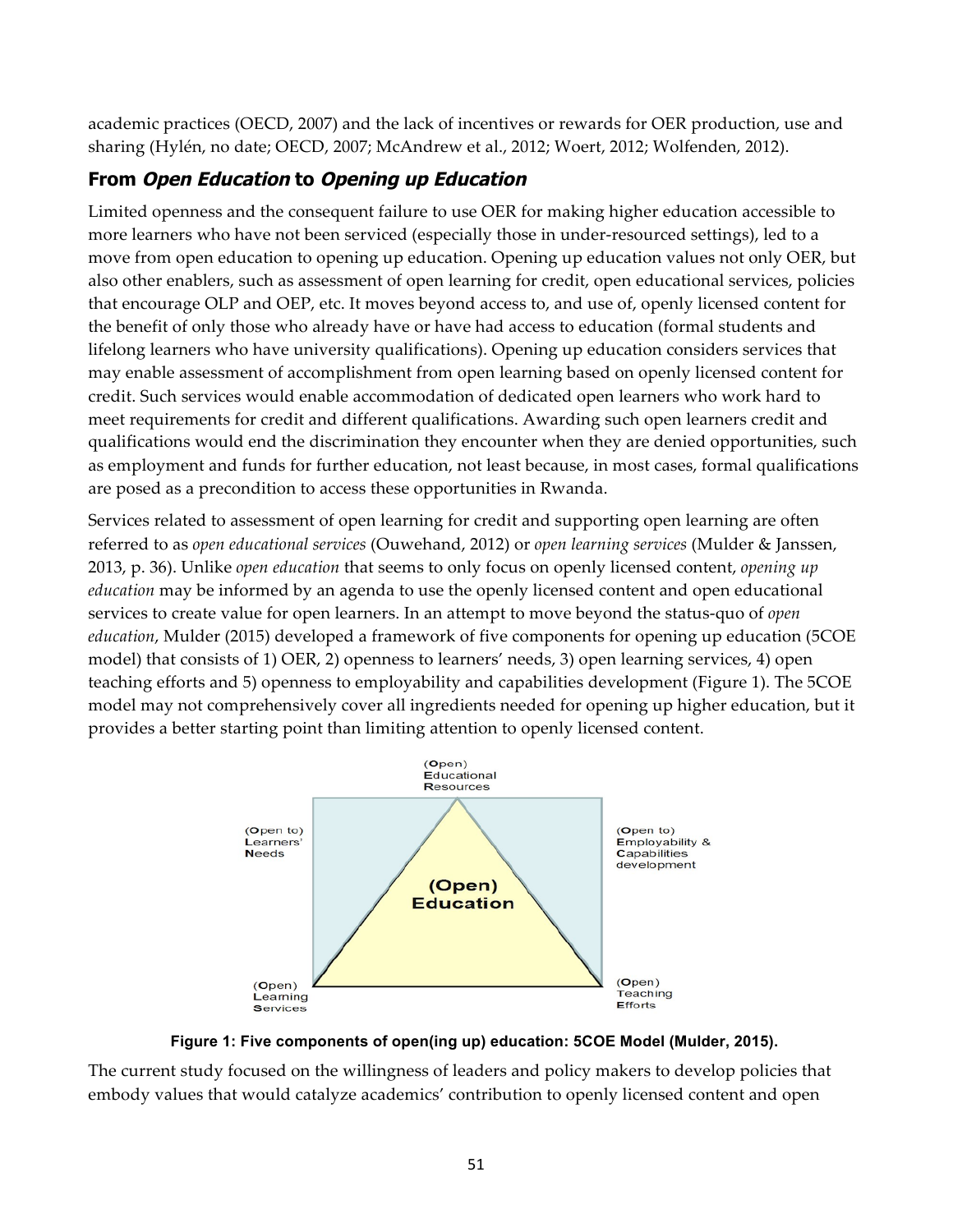educational services as well as learners' engagement in open learning. Such value creation would help move from the good intentions expressed in various official documents to a real open education system in which any learner who is willing to engage in open learning, regardless of her/his social, economic, ethnic and regional background, becomes empowered on the basis of the limited resources s/he can access. At the heart of the study, there was a problem of an increasing number of potential learners who are denied student loans in Rwanda and are therefore not included in the higher education system.

## **Research Methods**

Research on the *enabling policy* sub-component was conducted in the light of the research question, "*To what extent are the University of Rwanda's leaders/policy makers willing to develop an institutional open education policy and strategy that recognizes academics' open educational practices/roles and credibly certify competencies developed via self-determined open learning?*" The University of Rwanda was the focus of the study because it constitutes the entire public higher education system in Rwanda. Moreover, a project on open and opening up higher education had been transferred, and responsibilities to coordinate the development of a national policy on open, distance education and eLearning were delegated, to this institution.

An interview with a leader/policy maker at the University of Rwanda was conducted. The informant was in a unique position in that she was a critical decision maker on publications that lead to academics' promotions. Her influence and decisions may motivate or discourage publishing under an open licence. This positioned her as a key informant for the relevance of data on OEP related to publishing academic content under an open licence. For this reason, the informant was sampled *purposively* (Bryman, 2012, p. 418) or *purposefully* (Creswell, 2014, p. 189).

An interview protocol was used to guide the researcher. Prior to the use of this instrument, it was sent to experts for critical feedback. The experts confirmed that the data that could be gathered using the protocol could help answer the research question. Having this research instrument checked by experts added *face validity* (Bryman, 2012, p. 171) to the research. Bryman (*ibid*) argues that face validity, which is the apparent reflection of the content in the data collection questions, can be achieved by asking people who are experienced or have expertise in the field to judge if the measure appears to reflect the concept concerned or the focus of attention. One of the experts who made such judgment had experience in researching the field of open education.

The *participant's information sheet* and *informed consent form* were emailed to the informant one day before the interview date. In the interview session, the researcher followed Cohen, Manion, & Morrison's (2011) guidelines: Before the interview, the researcher informed the informant of the purpose, the nature and the likely duration of the interview session. Then, the researcher sought a written and signed informed consent from the informant before switching on the recording device. During the session, the researcher took notes on the interview protocol. At the end of the session, further notes on how the interview went were taken and initial reflection on information collected was recorded. The interview recording was transcribed and the transcript was used for analysis.

Validity and reliability of the interview data were ensured by comparing and contrasting data collected in the *enabling policy* sub-component to data from other sources. These sources were mainly participants in other sub-components of the research component mentioned earlier. Denscombe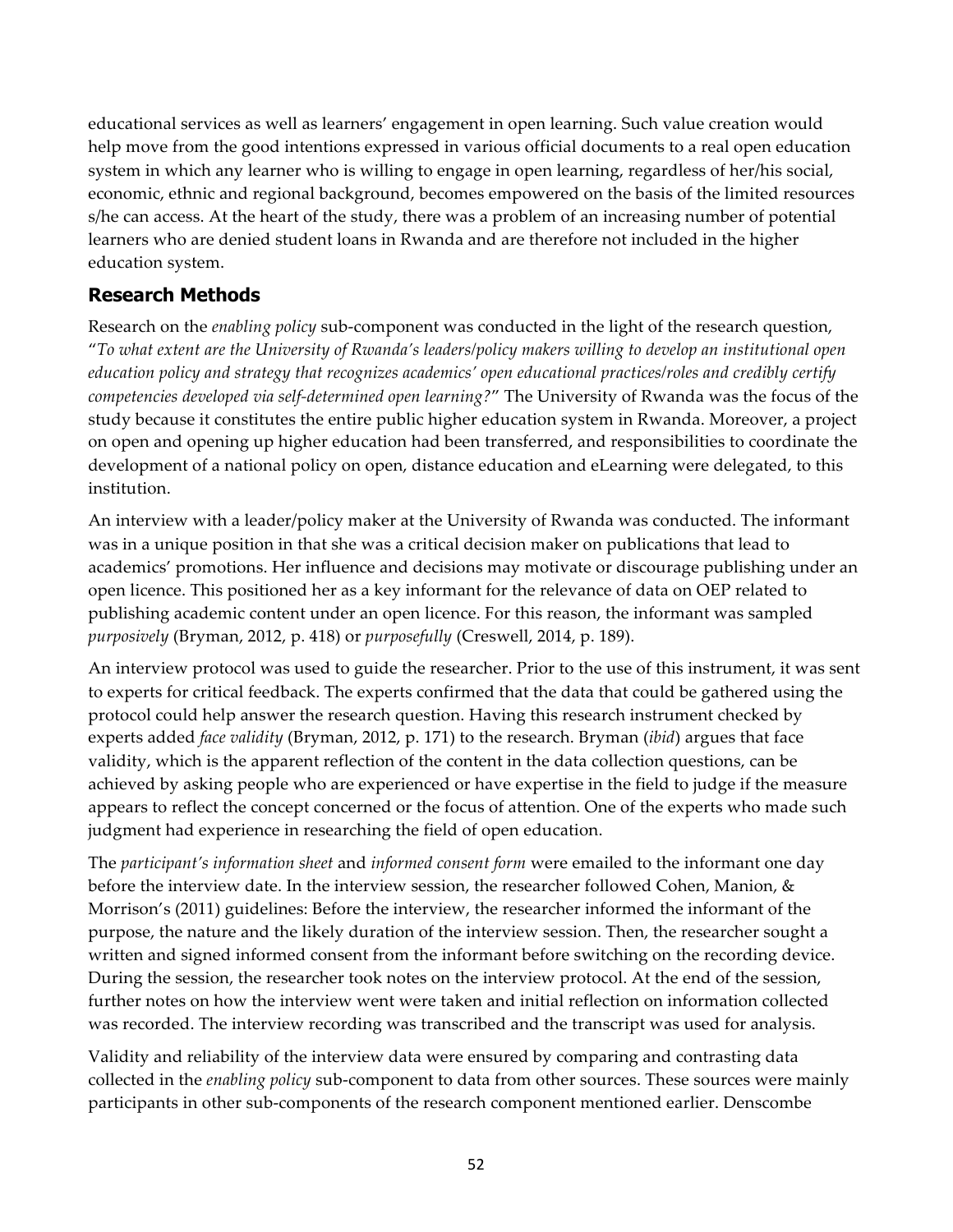(2010) recommends checking whether the interview information is corroborated by other people or other sources—a practice he also refers to as *triangulation* (p. 189). Cohen et al. (2011, p. 204) refer to this triangulation as *concurrent validity*. Denscombe (ibid) went further and cautioned against taking interview data at face value if it is possible to confirm or dispute statements using other sources. It is in this perspective that interview data were contrasted to the data from three policy documents that the informant highlighted during the session and data from other sources that were collected for the broader Ph.D study.

Extracts of the interview data report and discussion were shared with the informant. The researcher requested the informant to check if the extracts were accurate and point out anything that needed to be amended. The informant was given a period of one month for amendment suggestions. No issue was raised and no suggestions for amendment were made.

Data were also collected from four published policy documents the informant highlighted. The policy documents were selected on the basis of their potential to have been drafted, or to be reviewed, to include values and benefits that would activate interest in different OLP and OEP that are critical for opening up higher education. In other words, the documents selected were perceived to have the most potential to convey relevant policies for enabling opening up higher education. Hence, the relevance of data, rather than the number of data sources, was critical and informed the selection of policy documents that were analyzed.

## **Results**

At the beginning of the interview session, the informant highlighted a list of existing policy documents, which the researcher subsequently analyzed for identification of any intention to recognize academics' OEP and credibly certify accomplishment from self-determined open learning practices. While data from the interview session may only reflect the perspectives of a single informant, policy documents were expected to have been published after different leaders/policy makers had contributed their input and endorsed the published versions. On the basis of their relevance, three of the four policy documents analyzed are featured in the current paper: 1) The *open access policy and procedures*, 2) the *general academic regulations for open and distance learning programmes*, and 3) the *policy and procedures on academic staff appointments and promotions*.

## **The Open Access Policy and Procedures (The University of Rwanda, 2015b)**

This policy document was analyzed with the intention of identifying any willingness to formally recognize academics' contribution to openly licensed resources and assess accomplishment from selfdetermined open learning practices for credit. In this document, a commitment to the promotion of open access publishing for the sake of providing and improving wider access to the scholarly and research output of the University of Rwanda is expressed. The policy and procedures are inspired by the 2003 *Berlin Declaration on Open Access to Knowledge in the Sciences and Humanities*. The University of Rwanda became a signatory of this declaration on 24 November 2014. A commitment to make research output freely available and accessible in ways that permit its use for the benefit of a wider society is also expressed in this policy document (p. 2).

Moreover, the University of Rwanda expresses its commitment to encourage researchers to publish in open access journals in this policy document. Preference for the *Green route* is highlighted, but the university also expresses its intention to support the *Gold route* if it is appropriate and resources are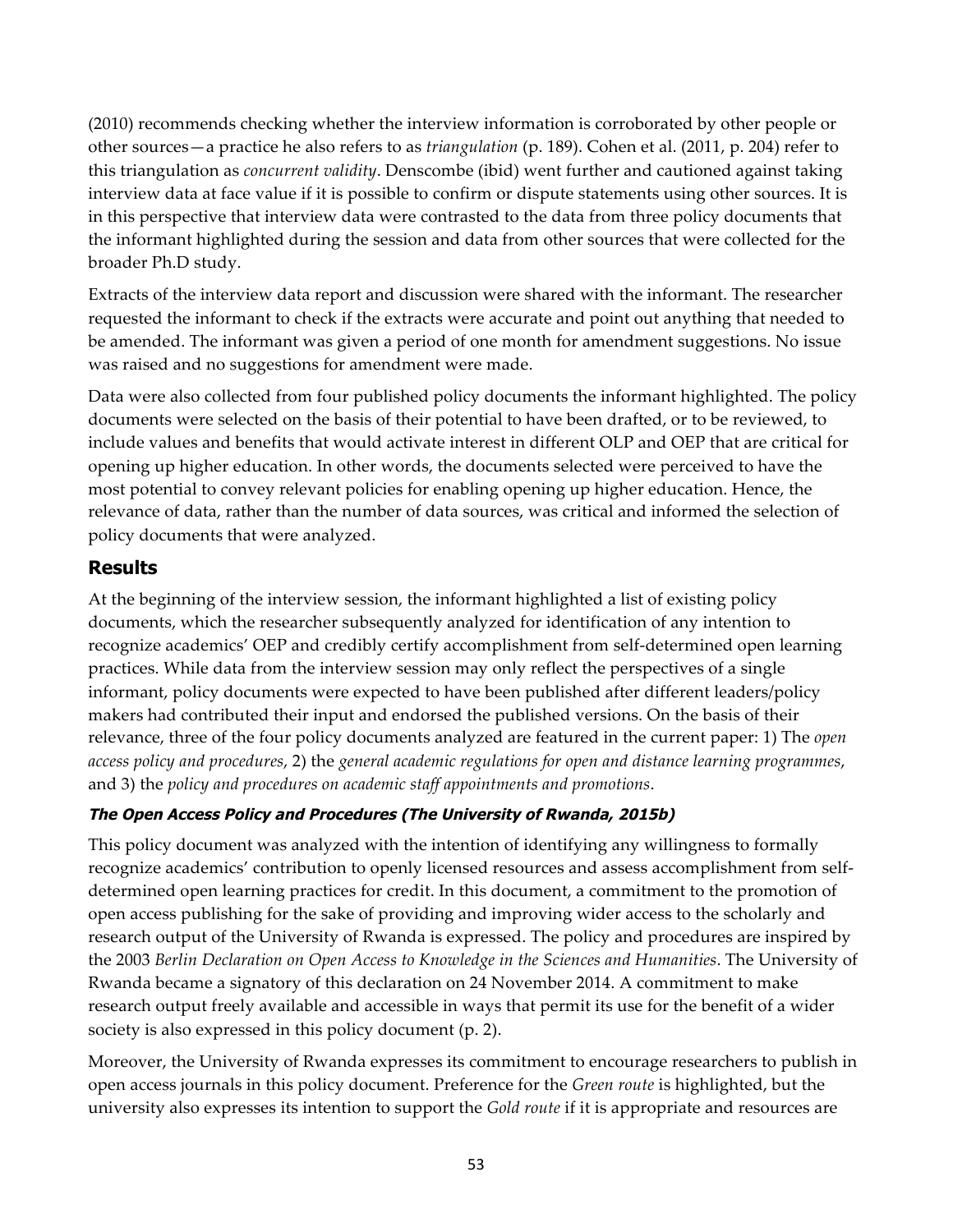available. The *Platinum route* is not referred to in this policy document, but it is conflated with the *Gold route*. According to this policy document, an article published within the *Gold route* "can be published in an open access journal free of charge or after payment of article processing charges (APC), depending on conditions of the publisher" (p. 1). Therefore, the *Gold route* in the University of Rwanda's context means both the *Platinum* and the *Gold* routes (Weller, 2014, p. 7).

#### **The General Academic Regulations for Open and Distance Learning Programmes (The University of Rwanda, 2014a)**

These regulations were supposedly produced to guide open and distance learning practices at the University of Rwanda. The related policy document was analyzed with the intention of identifying any willingness to assess accomplishment from self-determined open learning practices for credit. Recognition of academics' open educational services related to assessment of accomplishment from self-determined open learning for credit may also be reflected in this policy document. Article 31 stipulates that registration will occur at the beginning of each module rather than per academic year as is done in the conventional education system. Nevertheless, Article 48 states that readmission is on a semesterly basis. In Article 88, the guidelines require 85 percent attendance at seminars, practical sessions, tutorials and face-to-face sessions in order to pass a module (p. 15). The regulations do not address assessment of open learning accomplishment for credit, open educational services and other OEP as well as the use of openly licensed learning resources and open courses.

#### **The Policy and Procedures on Academic Staff Appointments and Promotions (The University of Rwanda, 2014b)**

Recognition of academics' engagement in OEP may also be reflected in their appointment and promotion, which justifies why the related policy document was of interest in the current study. The policy and procedures classify accomplishments that lead to academic promotions (and appointments) in five clusters: 1) research, 2) teaching in higher education, 3) knowledge transfer/income generation, 4) academic administration or management and 5) outreach to business and community (p. 3). They also mention that accelerated promotion may be possible when applicants exceed the performance criteria of the level they wish to be promoted to (p. 5). Yet, criteria for accelerated promotion are highlighted only on the promotion to a senior lecturer level (p. 23). On promotion to different academic grades, a minimum of three years from the previous promotion is required.

The policy and procedures also mention the contribution of curation in academic promotion (p. 16). Nevertheless, no more clarifications on the kind of curation and conditions under which this practice contributes to promotion are provided. Equally, the policy and procedures highlight the contribution of pedagogic innovation (p. 33) without specifying such innovation. Neither are criteria for judging pedagogic innovations that contribute to academic promotion clarified.

In this policy document, it was stated that inventions, innovation and participation in activities that have impact on social and economic development are considered for promotion. However, a related note highlighted that these activities should contribute to economic and/or civic development of Scotland (rather than that of Rwanda):

NOTE: These activities would normally be expected to lead to the production of a variety of types of published work (including monographs, CD ROMs, textbooks, refereed and other articles, seminar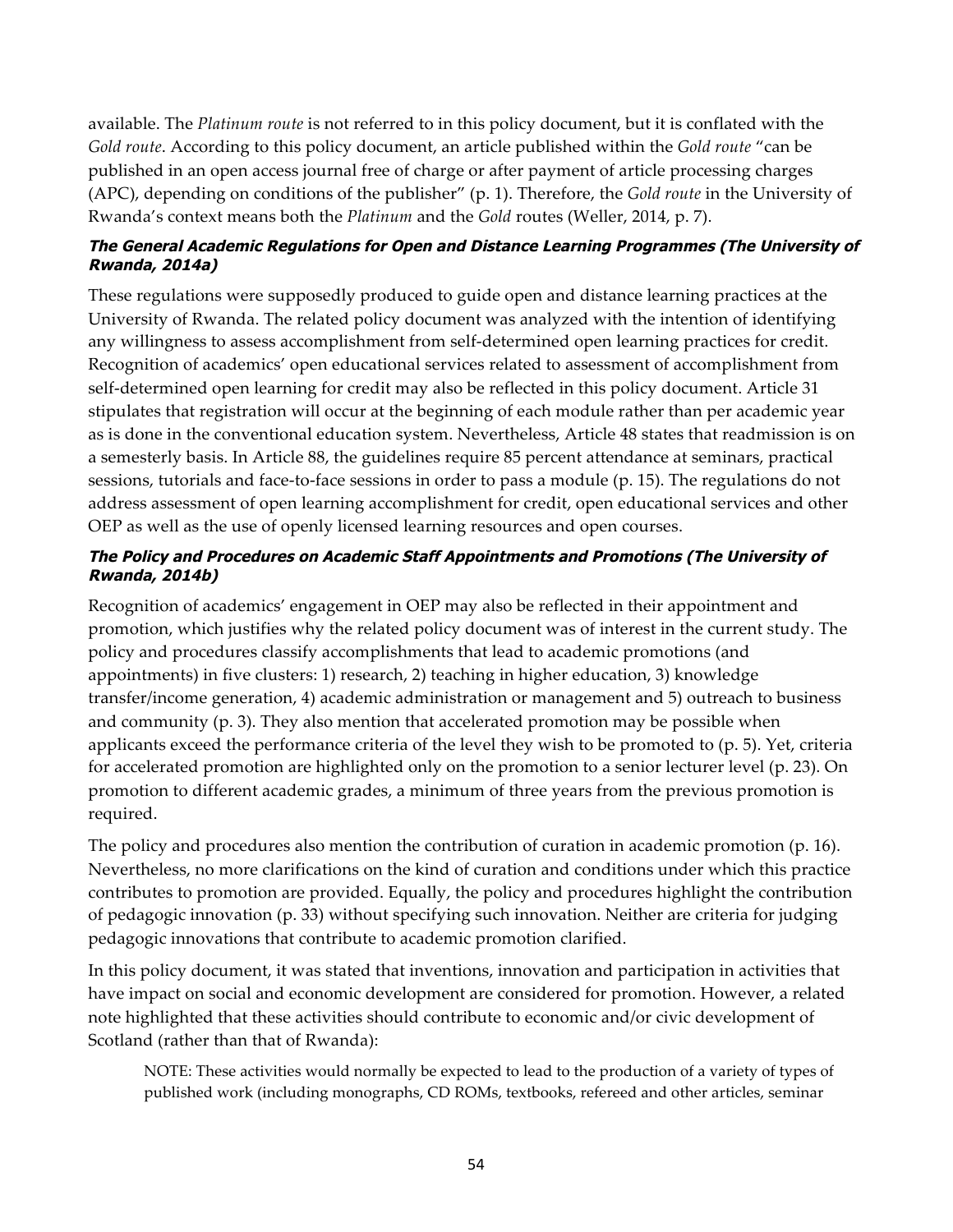papers, practice protocol, consultancy reports, etc.), **and/or** artefacts, patents, spin out companies and licensing agreements **and/or** national/internal invitations to make presentations, lead workshops and/or act as an advisor and/or successful strategic partnership projects with industry and/or the community which contribute towards the economic and/or civic development of Scotland and beyond.

The University of Rwanda (2014b, p. 37)

#### **Beyond Policy Documents**

Similar to the analysis of policy documents, the interview analysis focused on any indicator of the willingness to recognize academics' engagement in OEP. Different themes emerged in the analysis of the interview recording. The current article focuses on two themes: 1) *raising awareness and encouraging open access publishing* and 2) *a monopoly on access to "open" electronic resources*.

#### *1) Raising awareness and encouraging open access publishing*

Despite an explicit expression of commitment to promote open access publishing and encourage researchers to publish their research articles in open access journals, the interview with a University of Rwanda official revealed a different attitude. When asked about her position vis-à-vis raising awareness of an open access publishing route that does not charge a publication fee, the informant responded as follow: "we do not focus really on open access or not… we would like our staff to publish in credible journals… whether they are open access or not, it doesn't matter as far as we are concerned". The researcher probed by asking if there are open access academic journals that are credible and the informant admitted that some of the open access journals are highly credible.

The researcher shared with the informant the issue raised by an academic at the University of Rwanda who had an article published in an academic journal after giving away the copyright. The academic was lamenting that his students and he could not access, use and share the article without paying a fee. The informant insisted that it was the authors' choice to publish under such conditions because they believe such journals are prestigious. This was the same response as when the informant was asked if charging academics money to publish in open access journals discourages authors from openly sharing the outcome of their work.

To publish one article in an open access journal, an academic at the University of Rwanda may be required to pay as much as the sum of his/her six-month salary. This was the case of one journal that had accepted a manuscript of the academic who was unhappy for not being able to access, use and share his published article. This academic had invited the researcher to co-author that article, but the invitation was declined after the researcher noticed that the journal publisher exhibited a predatory attitude: it charged exorbitant APCs. In the interview, the researcher went further and highlighted that academics at the University of Rwanda may be making decisions to publish with such journals because they do not have information on an alternative open access publishing route that does not require the payment of APCs. The informant's response was, "You know, we have not really taken trouble ourselves to teach them about that". However, the informant acknowledged that such awareness can be raised.

#### *2) Monopoly on access to "open" electronic resources*

The informant argued that the issue of main concern at the University of Rwanda is not access to the content, but the lack of a culture of reading. She revealed that the university has access to more than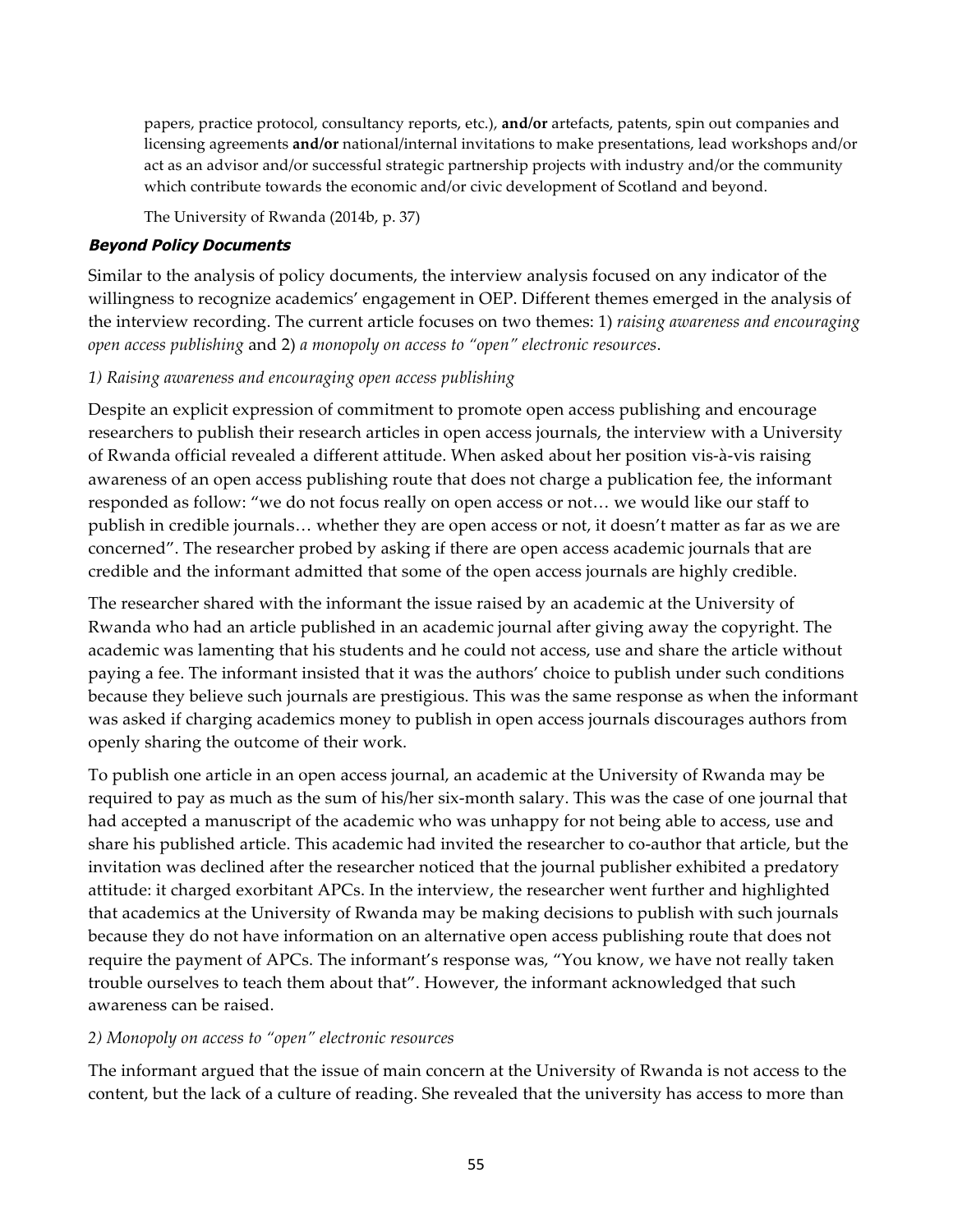33,000 electronic resources, which are not used beyond the rate of two percent. These resources are paid by the Swedish International Development Cooperation Agency (SIDA), according to the informant. A probe revealed that those resources are only accessible to learners who are affiliated with the University of Rwanda and 58 other institutions, or the National Library, which accesses the resources through the university.

## **Discussion**

The literature on OER and MOOCs highlighted the importance of assessment of accomplishment from open learning for credit among potential enablers of learners' adoption of the resources, and for their engagement in the courses (Lane & Van Dorp, 2011; Yuan & Powell, 2013; Kopp et al., 2014). Intention to support such assessment was, however, not identified in the current study. Neither could the recognition of academics' engagement in OEP be identified. According to OECD (2007), the lack of formal recognition of OER related practices inhibits adoption of these resources. Other inhibitors to the adoption of OER and related practices are the lack of motivation due to low salaries (Badarch, Knyazeva & Lane, 2012) and the lack of incentives or rewards for OER production, use and sharing (Hylén, no date; OECD, 2007; McAndrew et al., 2012; Woert, 2012; Wolfenden, 2012). Different University of Rwanda policy documents do not clearly envisage how academics would be motivated and incentivized to engage in such practices.

While having the *open access policy* and *procedures* is a starting point for raising awareness of open and opening up higher education, the *Platinum route*—that is of financial benefit to academics at the University of Rwanda and the university in general—is not included in the related policy document. The lack of awareness of the *Platinum route* that is open to both authors and users of the published content exposes the University of Rwanda and its academics to vanity and predatory publishers. Such publishers find a safe haven in the *Gold route* (Nkuyubwatsi et al., 2015). Some academics at the University of Rwanda have already been targeted by predatory publishers, as highlighted earlier. Therefore, the University of Rwanda's *Open Access Policy and Procedures* (The University of Rwanda, 2015b) may need to be contextualized in order to catalyze safe and cost-free OEP among academics. This contextualization may be achieved by replacing the *Gold route*, that exposes the university and its academics to predatory and vanity publishers and penalizes them for their open sharing practices, with the *Platinum route* that is safe and requires no publication fee.

For its part, the *general academic regulations for open and distance learning programmes* policy document seems to have been inspired by practices in conventional education. This policy document lacks critical ingredients that may enable opening up higher education: 1) the use of openly licensed content in open learning and supporting this type of learning, 2) assessment of accomplishment from open learning for credit (Lane & Van Dorp, 2011; Yuan & Powell, 2013; Kopp et al., 2014; Mulder, 2015) and 3) recognition of academics' OEP that could counter the issue of low level of adoption of these resources in academia (Conole, 2013; Ouwehand, 2012; Glennie et al., 2012; Ehlers, 2011). Relevant OEP may include the contribution and use of openly licensed content in supporting learning (Hylén, no date; OECD, 2007; McAndrew et al., 2012; Woert, 2012; Wolfenden, 2012) and assessment of accomplishment from open learning for credit, as discussed earlier. Hence, the inclusion of these three ingredients may contextualize the regulations to enable accommodation of the underprivileged learners, discussed in the introduction, who are willing to engage in open learning practices.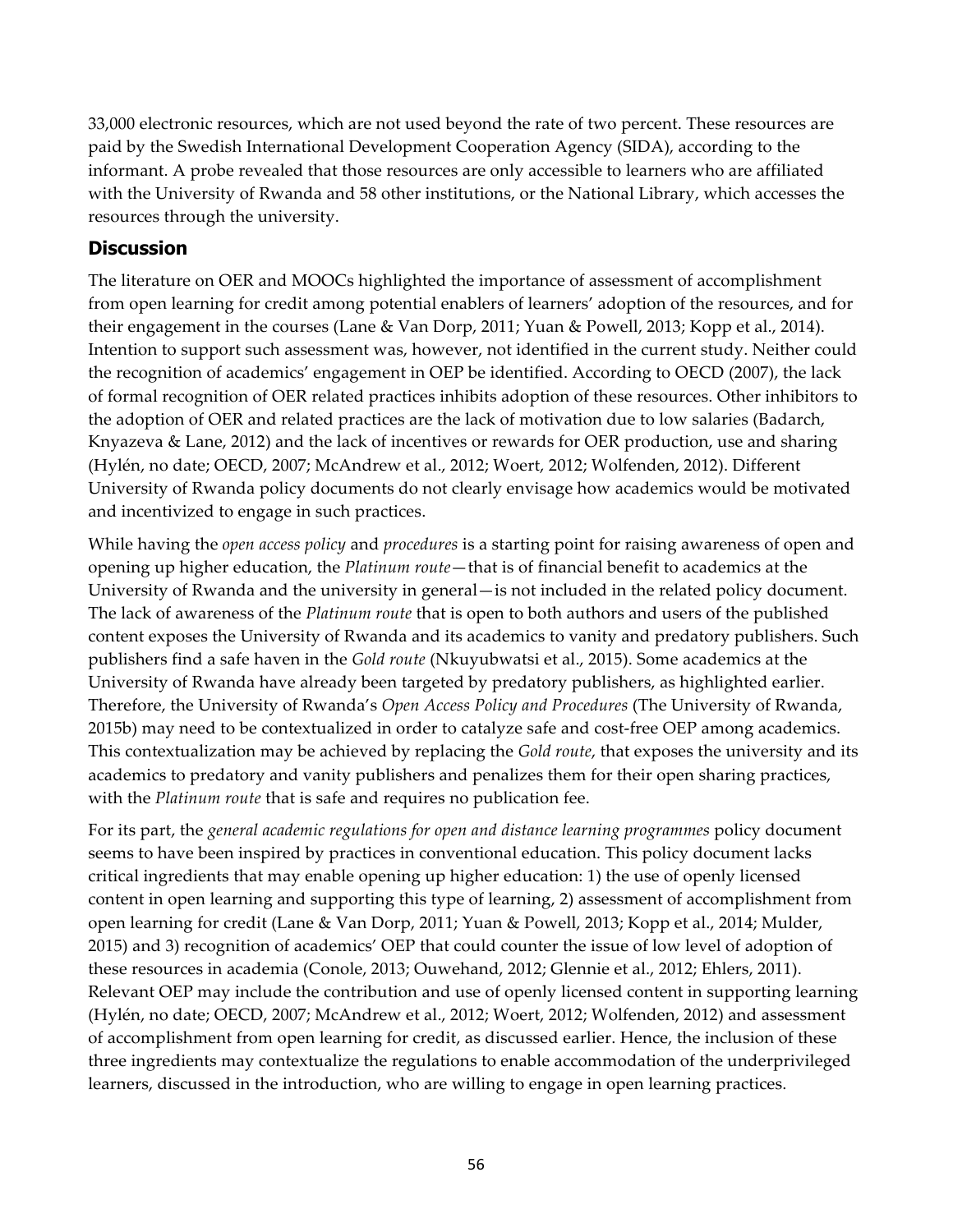As for the policy and procedures on academic staff appointments and promotions, it still contained a statement that is relevant to academics in Scotland rather than those in Rwanda (The University of Rwanda, 2014b, p. 37). The decontextualized statement hints at the *copy and paste* practice in the production of this policy document. Contextualization of this policy may need to identify specific issues in Rwandan higher education and design a policy that aims at enabling academics' engagement in addressing these issues.

Academics in Rwanda should be promoted because they have contributed to civic and economic development of Rwanda, not that of Scotland. Avoiding financial losses incurred by predatory and vanity publishers to Rwandan academics and institutions may contribute to economic and civic development of Rwanda. This economic/civic development may also result from adoption of OEP for the inclusion and empowerment of more underprivileged Rwandan learners in the higher education system. These learners constitute an important component of the workforce and human capital in Rwanda, to which value needs to be added: empowerment through education.

The interview informant's argument that the issue of main concern is not access to the learning content but a low level of the use of the electronic resources the University of Rwanda has access to can be challenged in many ways. Access to those resources requires affiliation with a higher education institution. This affiliation may be considered as a *threshold for accessing knowledge* (Weller, 2011, p. 7) conveyed in the content. According to Weller (*ibid*), the digitization and online availability of the content removes the threshold to access knowledge. This has, however, not been the case at the University of Rwanda. As discussed in introduction, 42.7 percent of learners admitted at this university based on their high performance in national exams were unable to register and attend higher education in 2014/2015, because they had been denied student loans. Therefore, affiliation with this university, which is established as a threshold to access the electronic resources, was denied to these underprivileged learners.

If the cost to access the resources is paid by SIDA on behalf of the University of Rwanda, as the interview informant highlighted, it is inappropriate to refer to those resources as *open*. Referring to such resources as *open* may be one of the questionable ways the concept of *openness* has been used (Mulder & Jansen, 2015). In the context of open education, open resources often refer to openly licensed materials (UNESCO, 2012). If the electronic resources at the University of Rwanda were openly licensed in a way that allows derivative work, the knowledge they convey could possibly be disseminated to underprivileged open learners using media accessible or affordable to those learners.

The lack of a reading culture advanced to justify why the resources are not used may be a trivial factor to successful learning when compared to the value learners perceive in the way their accomplishment is acknowledged. Learners are more likely to engage in open learning when their related accomplishment responds to their needs such as employability and capabilities development (Mulder, 2015). In the context of Rwanda, non-formal learners hunted learning resources, learned on their own, took national exams in attempt to get formal qualifications or score above cut-off points for student loans (Nkuyubwatsi, 2016b). Some of these non-formal learners did not surrender after failing on first and/or second attempts and retook national exams up to three times to meet the performance requirements for the award of the qualification or student loan they were after. The value that catalyzed learners' engagement in non-formal learning was the potential award of formal qualifications and student loans under same conditions as formal students.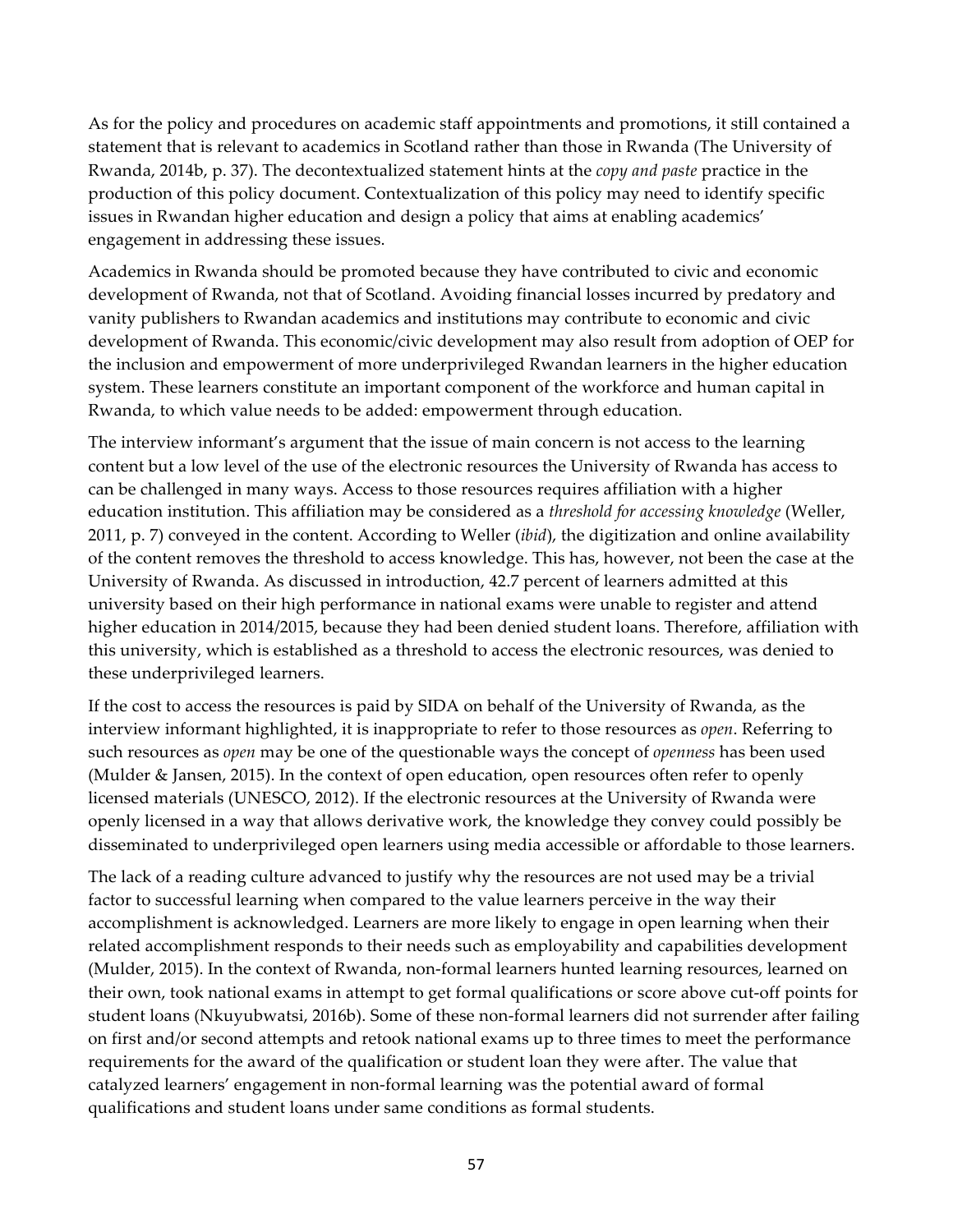In a similar way, the underprivileged learners who are excluded from the higher education system but are willing to engage in open learning based on openly licensed resources would be assessed and those who have developed competencies needed for qualifications would be awarded credit and qualifications as formal students are (Nkuyubwatsi, 2014 and 2016a). A lower fee for open educational services (Ouwehand; 2012; Mulder & Janssen, 2013; Nkuyubwatsi, 2014; Mulder, 2015) solicited and received by learners may be charged. This practice would, however, require an agenda to open up higher education (Nkuyubwatsi, 2016a), contextualized policies designed to enable related practices and open competency-based curricula.

## **Conclusion**

The growing number of learners in need of higher education in Rwanda has not been serviced despite political rhetoric on the use of ODeL in the country. Real practices that open up higher education in this setting have been lacking, and existing policies seem not to have been developed to catalyze those practices. The different policy documents analyzed indicate a lack of critical ingredients for opening up higher education. Decontextualized in some of their components, these policies may discourage, rather than encourage, open learning practices (OLP) and open educational practices (OEP). The *open access policy and procedures* may be contextualized by replacing the *Gold route,* that exposes academics and institutions in Rwanda to vanity and predatory publishers, with the *Platinum route,* that is safe and is sensitive and responsive to financial difficulties in the country. The *general academic regulations for open and distance learning programmes* may be contextualized by adding critical enablers of opening up higher education: 1) the use of openly licensed content in open learning and supporting this type of learning, 2) assessment of accomplishment from open learning for credit and 3) recognition of academics' OEP. As for the policy and procedures on academic staff appointments and promotions, they may be contextualized by tailoring them to specific issues in Rwandan higher education, with an agenda to address them.

#### **References**

- Agbu, O.J., Mulder, F., De Vries, F., Tenebe, A.V., & Cane, A. (2016). The Best of Two Open Worlds at the National Open University of Nigeria. *Open Praxis, 8*(2), 111-121. Retrieved June 26, 2016, from http://www.openpraxis.org/index.php/OpenPraxis/article/view/279
- Badarch, D., Knyazeva, S., & Lane, A. (2012). Introducing the Opportunities and Challenges of OER: The Case of the Commonwealth of Independent States and the Baltic States. In J. Glennie, K. Harley, N. Butcher, & T.V. Wyk, (Eds), *Open educational resources and changes in higher education: Reflection from practice.* Vancouver: Commonwealth of Learning, pp. 27-39.
- Bates, T. (2015). *Athabasca University's troubles grow.* Retrieved May 17, 2016, from http://www.tonybates.ca/2015/06/09/athabasca-universitys-troubles-grow/

Bryman, A. (2012). *Social research methods* (4th ed.). Oxford: Oxford University Press.

- Cohen, L., Manion, L., & Morrison, K. (2011). *Research methods in education* (7th ed.). Oxon: Routledge.
- Commonwealth of Learning & UNESCO. (2011). *Guidelines for open educational resources (OER) in higher education.* Retrieved January 26, 2016, from

http://unesdoc.unesco.org/images/0021/002136/213605e.pdf

Conole, G. (2013). *Designing for learning in an open world*. New York: Springer.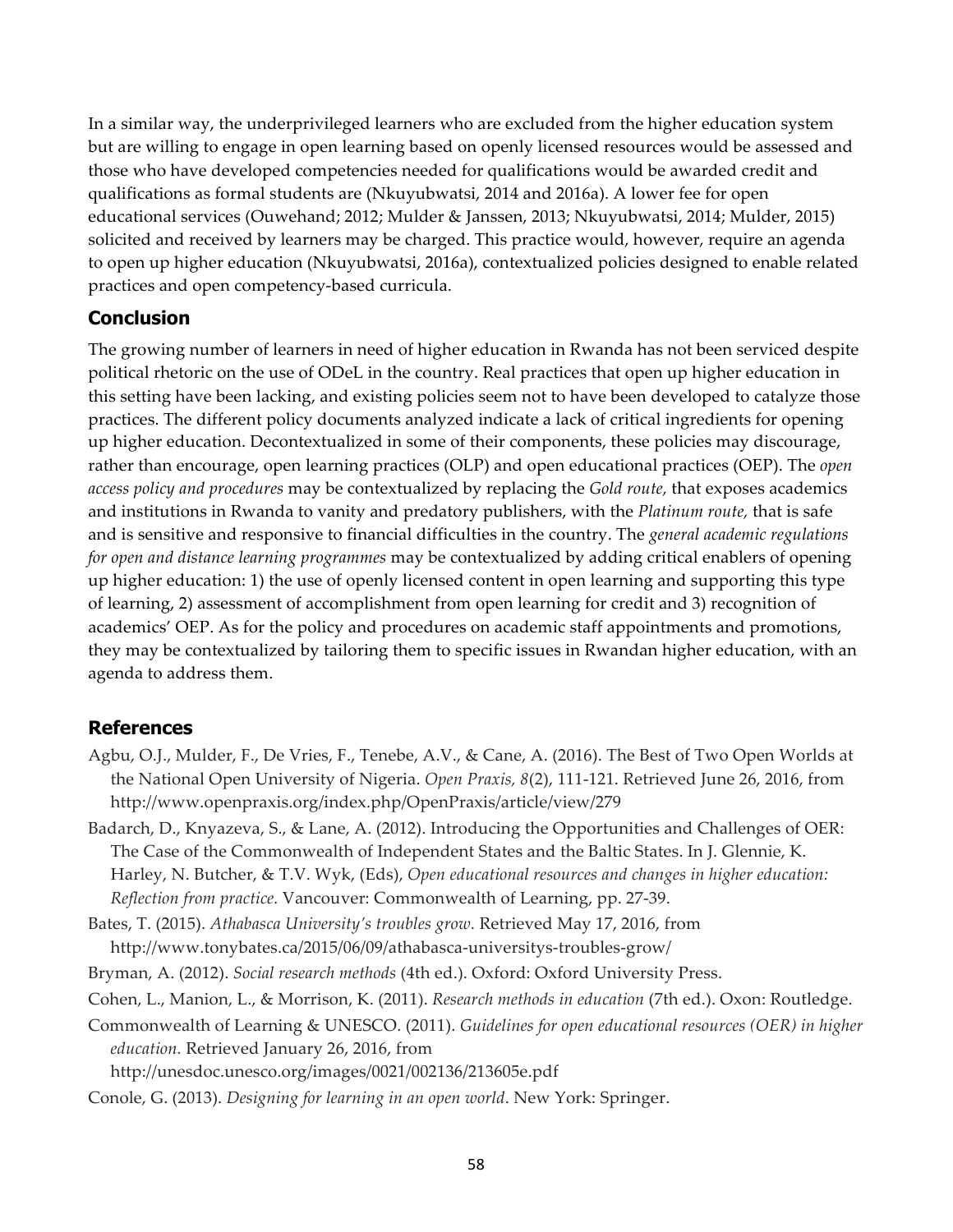- Creswell, W.J. (2014). *Research design: Qualitative, quantitative, and mixed methods approaches* (4th ed.). Los Angeles: Sage.
- Denscombe, M. (2010). *The good research guide for small-scale social research projects* (4th ed). Maidenhead: McGraw-Hill.
- Ehlers, U. (2011). From Open Educational Resources to Open Educational Practices. *eLearning Papers* (21). Retrieved January 26, 2016, from

http://www.oerup.eu/fileadmin/\_oerup/dokumente/media25161\_\_2\_.pdf

- Glennie, J., Harley, K., & Butcher, N. (2012). Introduction: Discourses in the Development of OER Practices and Policies. In J. Glennie, K. Harley, N. Butcher, & T.V. Wyk (Eds), *Open educational resources and changes in higher education: Reflection from practice.* Vancouver: Commonwealth of Learning, pp. 1-12.
- Government of Rwanda. (no date). *Executive summary of 7 year Government program assessment.* Retrieved January 26, 2016, from

http://www.huye.gov.rw/uploads/media/7\_years\_gvment\_programs.pdf

- Higher Education Council. (2014, November 11). Consultancy to develop a strategy of enhancing academic programmes delivery through Open Distance and eLearning in all tertiary education institutions in Rwanda. *New Times,* 3471.
- Hylén, J. (no date). *Open educational resources: Opportunities and challenges*. Retrieved January 26, 2016, from http://www.oecd.org/edu/ceri/37351085.pdf
- Igihe. (2015, June 18). *Urutonde rw'abemerewe kwiga muri Kaminuza y'u Rwanda muri 2015-2016.* Retrieved January 26, 2016, from http://igihe.com/amakuru/u-rwanda/article/urutonde-rwabemerewe-kwiga-muri
- Jansen, J. (2015, October 15). *UFS responds to concerns around high costs of higher education.* Retrieved January 26, 2016, from http://www.ufs.ac.za/template/news-archive-item?news=6526
- Kopp, M., Ebner, M., & Dofer-Novak, A. (2014). Introducing MOOCs to Austrian Universities: Is it Worth it to Accept the Challenge? *The International Journal of Innovation and Quality in Learning,* 46- 52. Retrieved May 12, 2015, from http://papers.efquel.org/index.php/innoqual/article/view/154/41
- Lane, A., & Van Dorp, K.J. (2011). Open Educational Resources and Widening Participation in Higher Education: Innovations and Lessons from Open Universities. *EDULEARN11, the 3rd annual International Conference on Education and New Learning Technologies*. Retrieved April 16, 2015, from http://oro.open.ac.uk/29201/1/OPEN\_EDUCATIONAL\_RESOURCES\_AND\_WIDENING\_PARTICI PATION\_andy.pdf
- Mandell, A., & Travers, N. (2012). Imagine what is open: An interview with Sir John Daniel. *Prior Learning Assessment Inside Out, 1*(1). Retrieved January 26, 2016, from www.plaio.org/index.php/home/article/download/16/22
- McAndrew, P., Farrow, R., Law, P., & Elliott-Cirigottis, G. (2012). Learning the lesson of openness. *Journal of Interactive Media in Education*. Retrieved January 26, 2016, from http://wwwjime.open.ac.uk/articles/10.5334/2012-10/
- Ministry of Education. (2010). *Education Sector Strategic Plan 2010-2015.* Retrieved January 26, 2016, from http://planipolis.iiep.unesco.org/upload/Rwanda/RwandaESSP20102015.pdf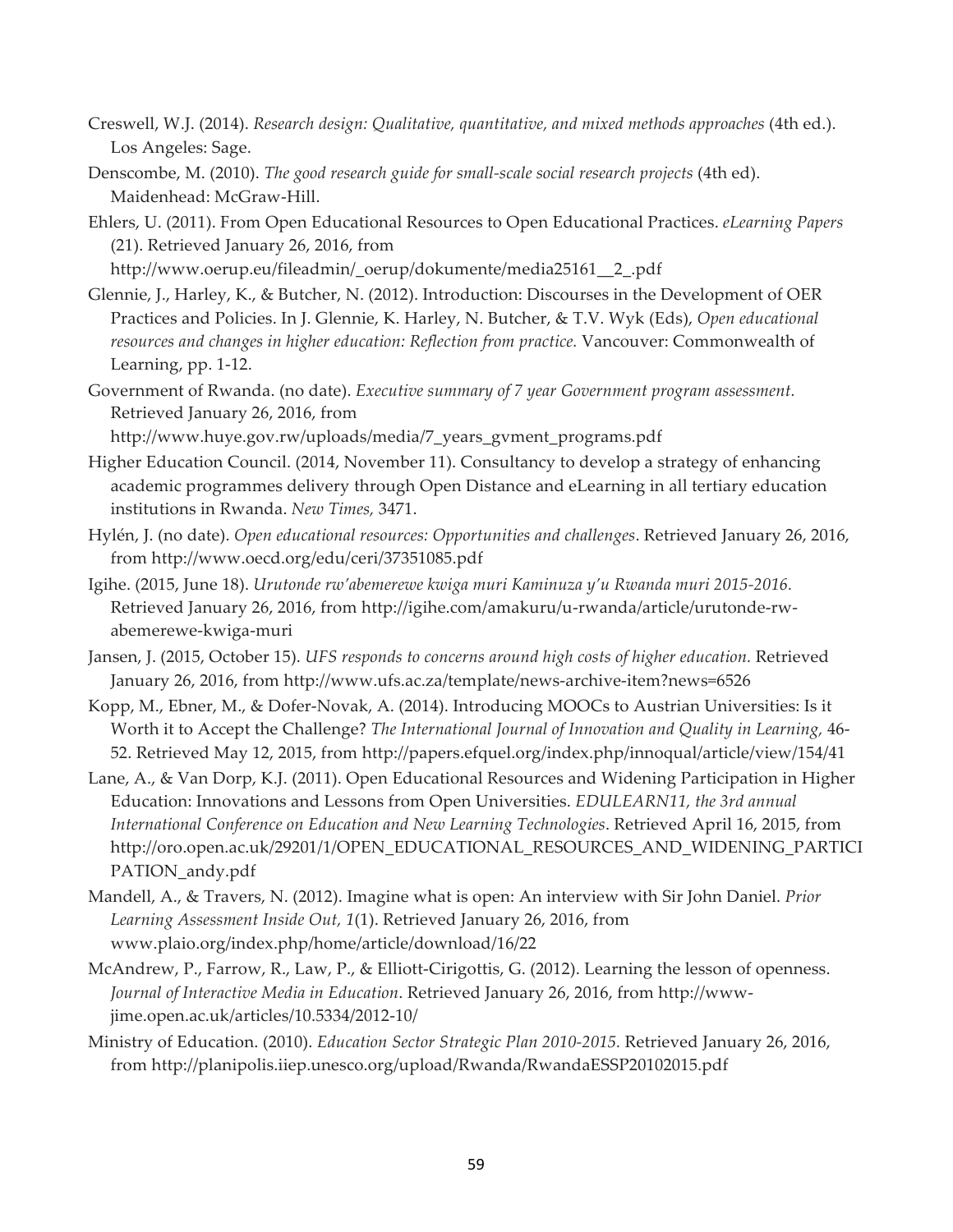- Mukama, E., Sapsford, R., Bahati, B., Munyemana, G., Ndayambaje, I., Nkuyubwatsi, B., Lavin, B., Hughes, M., Karamaga, L., & Brannelly, L. (2013). *College of Open and Distance Learning in Rwanda: Proposed operational approach and costs.* A report to the Ministry of Education, Republic of Rwanda.
- Mulder, F. (2015). Open(ing up) Education for all…Boosted by MOOCs? In C. J. Bonk, M.M. Lee, T.C. Reeves, & T.H. Reynolds (Eds.), *MOOCs and open education around the world* (pp. xviii- xxvii). London: Routledge.
- Mulder, F., & Janssen, B. (2013) Opening up Education. In R. Jacobi, H. Jelgerhuis, & V.D.N. Woert (Eds), *Trend Report: Open Educational Resources 2013* (pp. 36-42). Retrieved May 11, 2015, from https://www.surf.nl/binaries/content/assets/surf/en/knowledgebase/2013/Trend+Report+OER+2013 \_EN\_DEF+07032013+%28HR%29.pdf
- Nkuyubwatsi, B. (2014). Mapping Five Os for Reaping Benefits from Massive Open Online Courses (MOOCs). *Journal Of Global Literacies, Technologies and Emerging Pedagogies, 2*(3), 189-206. Retrieved April 18, 2016, from http://joglep.com/index.php/archives/voulme-2-issue-3/
- Nkuyubwatsi, B. (2016a). Positioning extension Massive Open Online Courses (xMOOCs) Within the Open Access and the Lifelong Learning Agendas in a Developing Setting. *The Journal of Learning for Development, 3*(1), 14-36. Retrieved April 17, 2016, from http://jl4d.org/index.php/ejl4d
- Nkuyubwatsi, B. (2016b). The Outcome of Constructive Alignment Between Open Educational Services and Learners' Needs, Employability and Capabilities Development: Heutagogy and Transformative Migration Among Underprivileged Learners in Rwanda. *Cogent Education, 3*(1). DOI:10.1080/2331186X.2016.1198522. Retrieved June, 28, 2016, from http://dx.doi.org/10.1080/2331186X.2016.1198522
- Nkuyubwatsi, B., Ndayishimiye, V., Ntirenganya, B.J., & Umwungerimwiza, D.Y. (2015). Towards Innovation in Digital and Open Scholarship for Non-rivalrous Lifelong Learning and Supporting Open Learning: The Case of the Open Scholars Network. *eLearning Papers* (44), 53-59. Retrieved April 17, 2016, from http://openeducationeuropa.eu/en/paper/teacher-s-role-educationalinnovation
- OECD. (2007). *Giving knowledge for free: The emergence of open educational resources.* Retrieved January 26, 2016, from http://www.oecd.org/edu/ceri/38654317.pdf
- Ouwehand, M. (2012). OER Platform. In R. Jacobi, & N.V.D. Woert (Eds), *Trend report: Open Educational Resources 2012* (pp. 47-53). Retrieved February 2, 2016, from https://www.surfspace.nl/media/bijlagen/artikel-697-ee18ac0f1441bb158e6122818f5f589e.pdf

Parr, C. (2015, February 19). Open University's numbers dive 28% as pool of part-timers dries up. *Times Higher Education.* Retrieved May 17, 2016, from https://www.timeshighereducation.com/news/open-universitys-numbers-dive-28-as-pool-of-parttimers-dries-up/2018593.article

Ramaker, R., & Wijkhuijs, J. (2015, January 29). The fight for open access. *Univers*. Retrieved January 26, 2016, from https://universonline.nl/2015/01/29/the-fight-for-open-access

The University of Rwanda. (2014a). *General academic regulations for open and distance learning programmes.* Retrieved November 18, 2015, from http://cbe.ur.ac.rw/images/policy/Revised%20UR%20General%20Academic%20Regulations%20for %20Undergraduate%20Programmes.pdf